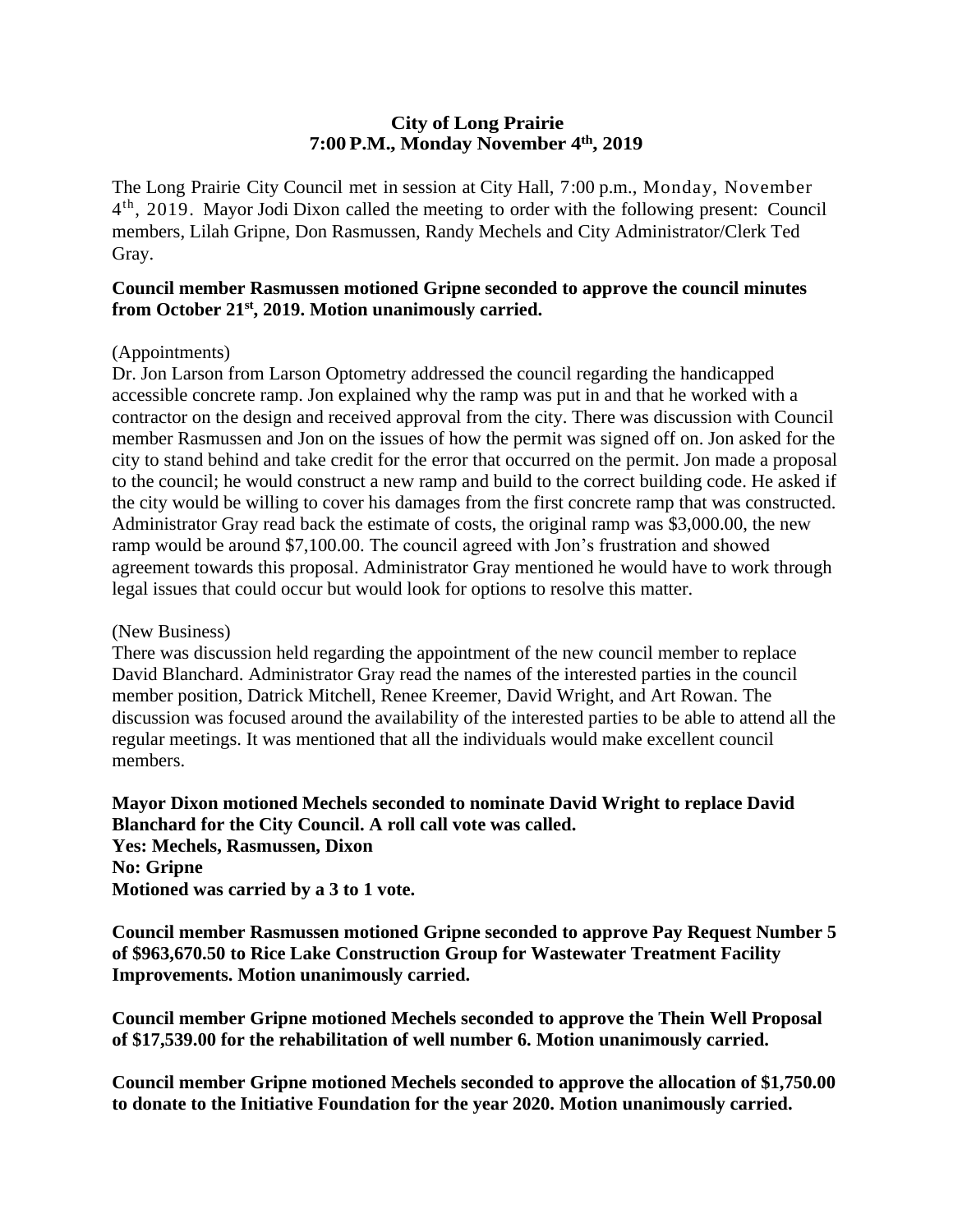Kent Louwagie from Bolton and Menk presented to the council on an issue with a culvert located at 1st Ave SW and Venewitz Creek. This area has been causing some issues in the spring with flooding. The area sits in the flood zone and Kent explained what that means along with what the 100-year flood conditions are. Administrator Gray stated that the flooding problems that occurred are coming from Venewitz Creek, not the Long Prairie River. Gray stated the water during the spring the was flowing over the road and very close to the Long Prairie Lumber. For Bolton & Menk to complete the necessary research to see what the fix would be for this issue, the cost would be around \$10,000.00 or less. At this time the council is tabling this research project.

There was discussion regarding the pay increase for Doug Rakow.

# **Council member Mechels motioned Dixon seconded to approve the recommendation from Police Chief Kevin Langer to allow new police officer Doug Rakow to start at the Step 2 wage schedule, which is a pay rate of \$22.64. Motion unanimously carried.**

There was discussion regarding the Administrator Gray's 6-month probationary period. A letter was given to council showing the milestones completed as well as one final milestone that needed to be completed which is an accounting class. Council member Mechels stated the importance of this education and that it will greatly help in the future for Administrator Gray. Gray has been looking into several schools in the area for an accounting class to fulfill this final standard.

## **Council member Mechels motioned and Gripne seconded to approve the probationary completion for Administrator Gray and the pay increase of \$2.40 per hour. Motion unanimously carried.**

## (Council Reports)

Public Works: Council Member Mechels read a report from Public Works Director Chad Bosl on what the public works staff was been completing this fall. Majority of the work has been winterizing and cleaning up leaves. The new Wastewater Plant Project is still making progress.

Public Safety Police: Administrator Gray read a report from Police Chief Kevin Langer. The letter stated there was 262 Incidents in October, Halloween went well, the officers completed an adverse weather/night shoot, the department will be participating in the career day, there is a Community Listening Session with Judges and Court staff on November 6<sup>th</sup>, they will be disposing of all prescription drugs collection on November  $13<sup>th</sup>$  in Alexandria, and winter parking regulations have gone into effect as of November 1<sup>st</sup>.

Public Safety Fire: Fire Chief Jim Kreemer gave a report regarding the fire department. They are looking for one more fire fighter. The fire department has scheduled their refresher course for first responders on February  $1<sup>st</sup>$  and  $2<sup>nd</sup>$  of 2020.

Planning & Zoning: Planning and Zoning will be holding a meeting on Friday November 8<sup>th</sup> at 8:00 am in regards to a lot split.